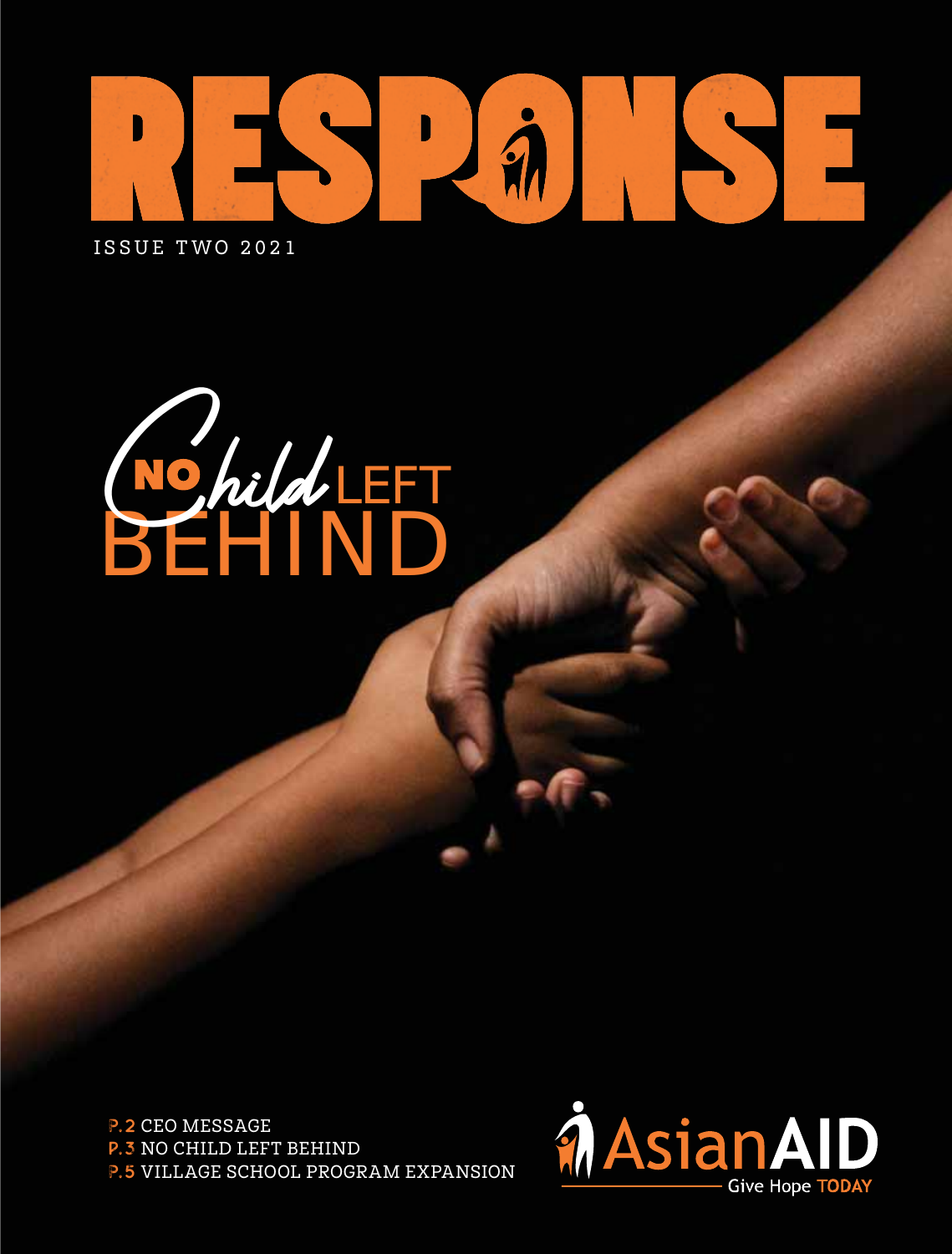### from the ceo



Once again we would like to **thank you for your grace and generosity in supporting Asian Aid. Your priority as well as ours has been to protect the disadvantaged and vulnerable children we support.** This need has been amplified as a result of COVID.



ur primary focus throughout 2020 has been to ensure we mitigated the risks of our sponsored children falling through the cracks, as lockdowns commenced and children were returned home. In considering that home is not always the safest place, the following objectives were implemented:

### **FOOD SECURITY**

Through our Family Food Fund we have managed to support thousands of children and their families. This year we will implement a program that aims to improve nutritional outcomes for children and their families in order to improve diets and create sustainable options for families across all our projects.

### **CHILD SAFETY**

Through our welfare checks and family visits we have identified families that will require additional support for both the child and their family. These families have been identified as being at a higher risk of not returning to school because their ability to learn was restricted at home during lockdowns. We have launched the No Child Left Behind campaign because additional funding will be required to ensure we don't lose them out of the system.

### **EDUCATION**

Our priority has been to keep our children in the education system, that is why we moved our focus from Return To Learning to Back to School and in this newsletter we will be launching a new campaign called Back at School to ensure the children have an enhanced school experience increasing participation and attendance.

We are also pleased to announce our Communities with Adventist Schools in Bangladesh project will be expanding to another three village schools. This will not only impact the school itself, but this will also benefit the Adventist families and communities that surround those schools.

We take our responsibility as a supporting ministry seriously as we continue to grow as an organisation. Our aim is to ensure all children and their families not only have the opportunity of education and improved financial circumstance, they also have greater opportunities to grow in faith. Thank you again for your support and ongoing prayers.

Paul

**Paul Esau, CEO**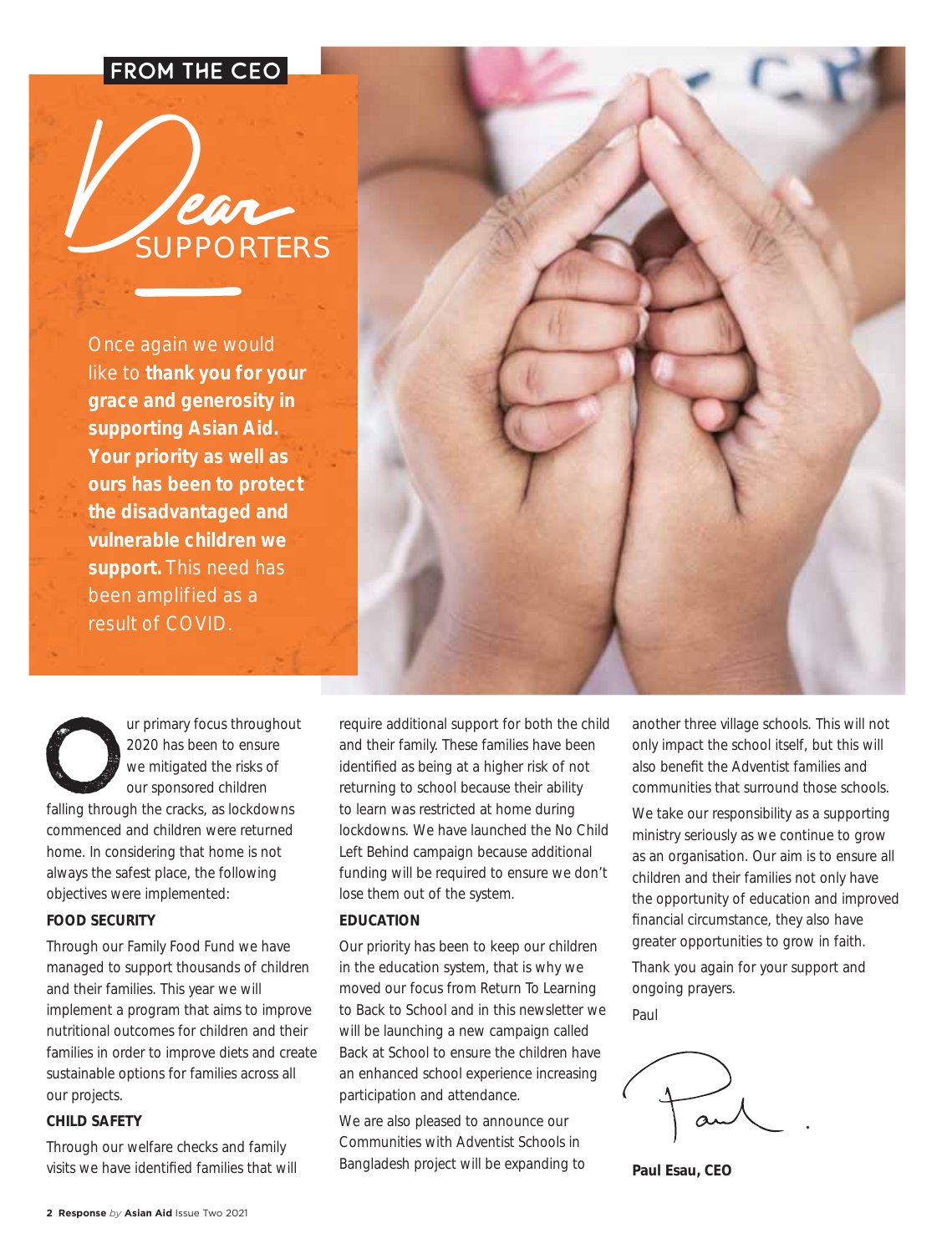# **NEPAL** BACK AT SCHOOL

Sanjay and Karan are in grade 10 and who, like many sponsored children, without your support would never have returned to school.

oth boys went home during the recent pandemic. Sanjay helped his parents in the fields while Karan helped his father look after their cattle. Because he lives in a remote part of Nepal, Sanjay had little fear of COVID-19, however Karan was in a region where COVID-19 was rampant and lived in constant fear of catching the virus.

Both boys worried about their future, wondering if they would ever get to study again and return to normal. Unfortunately Sanjay and Karan did not have access to the internet and were unable to connect to school for online classes.

> As children start to return in person, our Partners have identified that many minor medical issues were not attended to during COVID-19. Health checks and additional medical assistance have been provided to ensure children remain happy and healthy.

### How we helped

Our Partner has been working closely with their parents to ensure they were financially supported and regular checks were made on the children's welfare. Now with your assistance, they are back at school and we are providing additional support so they can catch up on classes that they have missed while at home. They are happy to be back and reunited with their friends.

**Ray of a** 

### **NOTICE**

We warmly invite you to the 2021 Asian Aid Annual General Meeting in Cooranbong at 10 am on Sunday, 1st August 2021 in the Avondale Memorial Church Hall. If you would like to be more involved in our work, you can become a Member. For a small yearly payment, you will have the opportunity to vote at the AGM. Visit asianaid.org.au/faith-inaction/member to apply.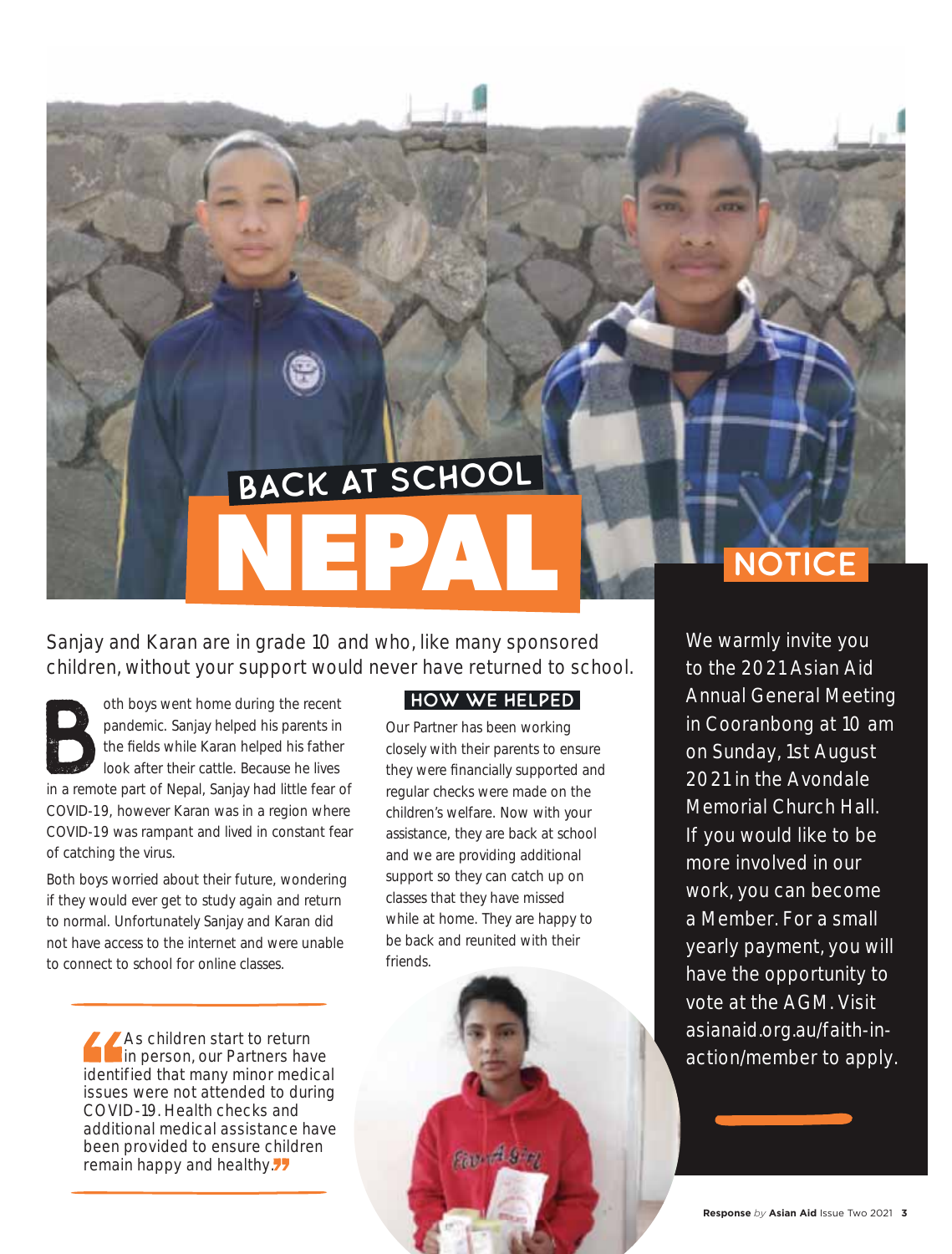### **#NoChildLeftBehind**

### **TO SCHOOL** Getting Children Back



2020 was **undeniably the year of change** – we had to change to create opportunities, plans and possibilities.

 $\frac{1}{2}$ his year has enabled us to restart our programs and schools. As a result we are moving forward our focus from food relief and getting kids

ready to be back to school to now creating COVIDsafe spaces and providing educational support for the children at school.

### **Nepal schools are back up and running**

In our school in rural Nepal the children have been attending

classes since December. Our school in Kathmandu opened in January following Government guidelines. We started with part time classes without any

The students have been overjoyed to return to school full time. **Proper precautions and safety measures are being observed** including messages of COVID awareness displayed around the school<sup>77</sup>

measures are being observed including messages of COVID awareness displayed around the school.

problems and now regular classes have begun. The students have been overjoyed to return to school full time. Proper precautions and safety

> Children have been taught to wash their hands frequently with soap and water and all the students

and staff wear masks when they can't socially distance. The teachers are making sure that not too many children are in the playground at once.

## Another child back in another child back in **EDUCATION**

In India too, **we see our projects and schools opening, the children are getting ready to go back to their schools.** For many of them, this comes as a much needed relief.

Children like Satya, who was studying in Grade 10 before the lockdown. After losing his father in 2019, his mother was already struggling to support the family as a newly single mum. During the lockdown their position became so dire that Satya had to go to work in an incense manufacturing factory loading and unloading materials. He worked for nine hours each day. Satya says that he found it difficult to lift

 Throughout this challenging period, our partner staff in India worked to support Sathya. We provided food relief to ease some of the family burden, and helped him prepare for his board exams through online help. Staff have encouraged him to complete his homework and keep studying. Although working to help support his family, Satya studied during the nights and early mornings. In December when schools reopened Satya attended three hours of classes and then worked the rest of the day.

heavy materials but received no help from anyone.

"Being part of the after-school program has taught me the importance of supporting each other. And especially after the pandemic and in the absence of my father, I feel that it is important to work to support my family. But because I have learnt the importance of education I have made up my mind not to discontinue my studies."

Though it is challenging, Satya is determined to complete his studies to create career opportunities and, as a result, change his circumstances for himself and his family.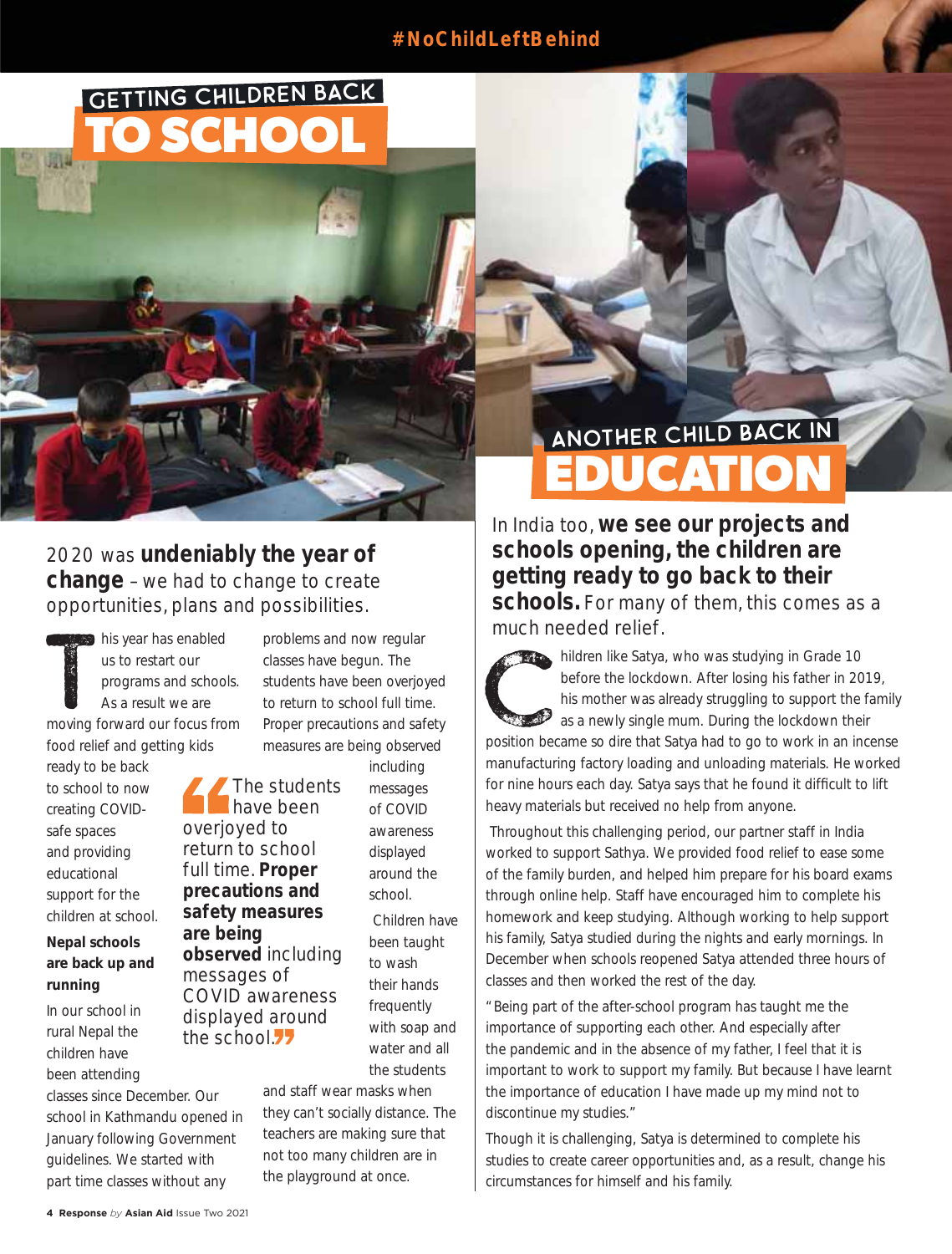### **#NoChildLeftBehind**

## EXP**ROGRAM** New

We are expanding our Communities with Adventist School program **into more village schools in Bangladesh who we are currently supporting** through paying teacher salaries and providing some resources.

T hese schools have been identified as an opportunity to improve circumstances beyond the classroom. The new expanded program will integrate education and awareness with improving the livelihoods of those families who attend our Seventhday Adventist schools and create better outcomes for those in surrounding communities.

Currently the majority of these communities live below the poverty line. The literacy rate is under 15 percent with only 25 percent of children up to Grade 5 being able to access education.

Girls, in particular, are unable to access education and decision-making. Many are forced to do household chores or go to work at a very young age. Our recent survey suggests that over 90 percent of girls in the communities marry before the age of 18. In addition, there is no access to health care, with the nearest government hospitals over eight kilometres away and the existing community clinics unable to even provide basic health care. With your continued support we can make significant change.

Our investment in quality education and adult literacy, as well as child clubs, awareness on women and child rights, livelihood training and healthcare will ensure holistic transformation of families and the communities:

• It will also mean better nutrition and care at home.

• Better healthcare and hygiene will improve parents' ability to work, in turn easing financial burdens as well as increase

attendance at school.

• Increasing incomes will enable parents to manage their own educational expenses and continue higher education.

• The school in-turn will be able to build the expertise and financial capacity to manage their own budgets, provide better facilities for the children and become self supporting in the long term.

These are just some of the long-term and sustainable outcomes we anticipate, helping children and their families to flourish in both their faith and future prospects whilst creating a legacy that will endure for generations.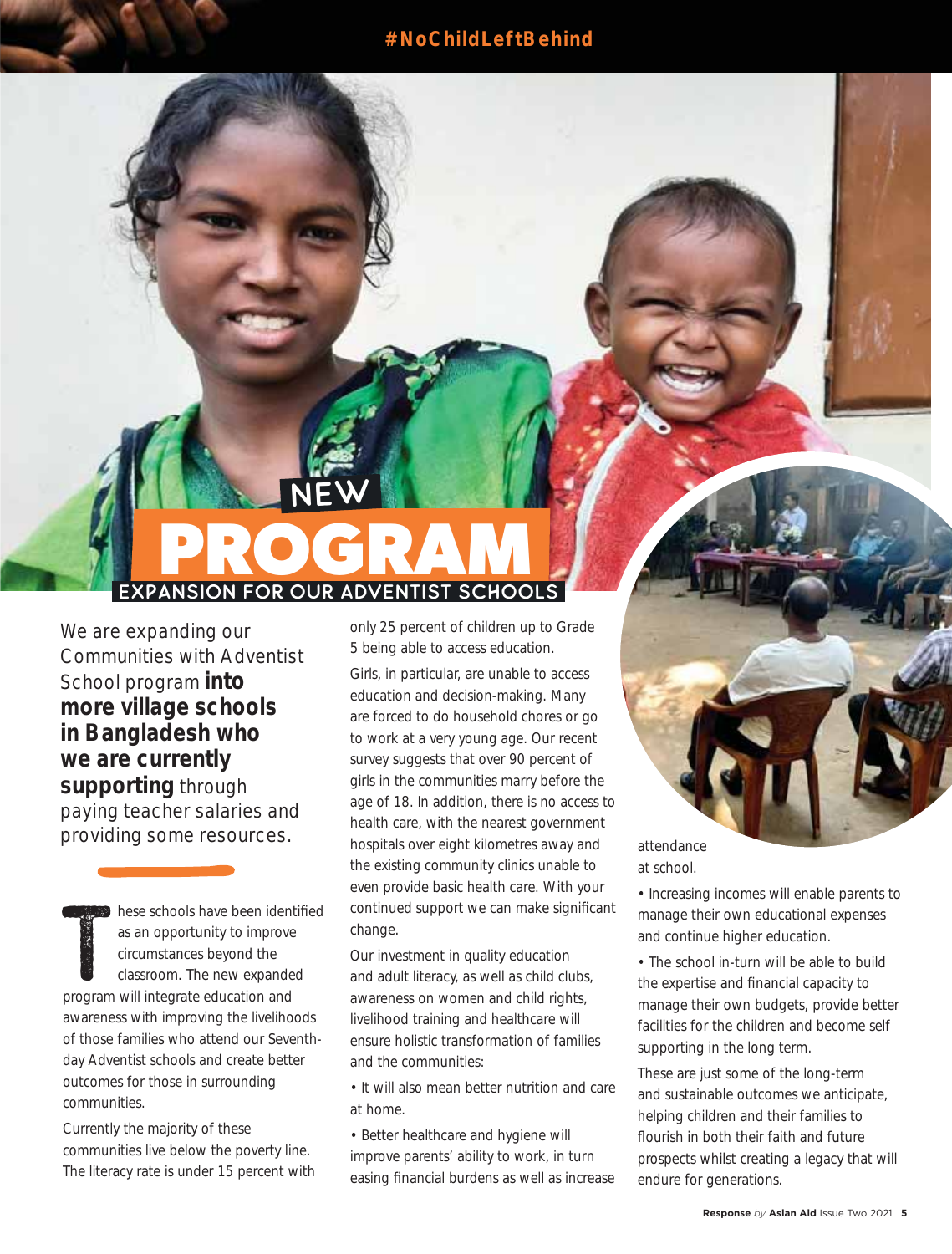As we move toward normality in our projects and schools, we look forward to your continued support.

### DVENTIST EDUC and Communities

**You can help us increase the quality of life of children that attend our Adventist schools by improving their school and families' circumstances.** Your donations go to improving educational resources, establishing child clubs, raising child rights awareness, teacher training and livelihood training for parents so children and the wider community are benefitted.





## **SCHOOL**

**Now schools are open and we aim to return children to a better environment they had than before.** This can include additional infrastructure such as classrooms and toilets, fresh drinking water, increased hygiene practices, additional teacher training and support materials.

### no child left **BEHIND**

**We are excited to see our children returning to schools,** but in many instances additional support for both a child and their family may be required because they have been identified from our welfare checks as being at a higher risk of not returning to school post-COVID. You can help us to ensure that no child loses their chance of an education.

**6 Response** *by* **Asian Aid** Issue Two 2021

## family **FOOD FUND**

**Our Family Food Fund provided food security for families struggling to put food on the table during the pandemic.** Moving forward, we are incorporating into our Programs tools to improve nutritional outcomes for children and their families. Your support of \$40 per month will help improve diets and create sustainable options for families across all our Programs.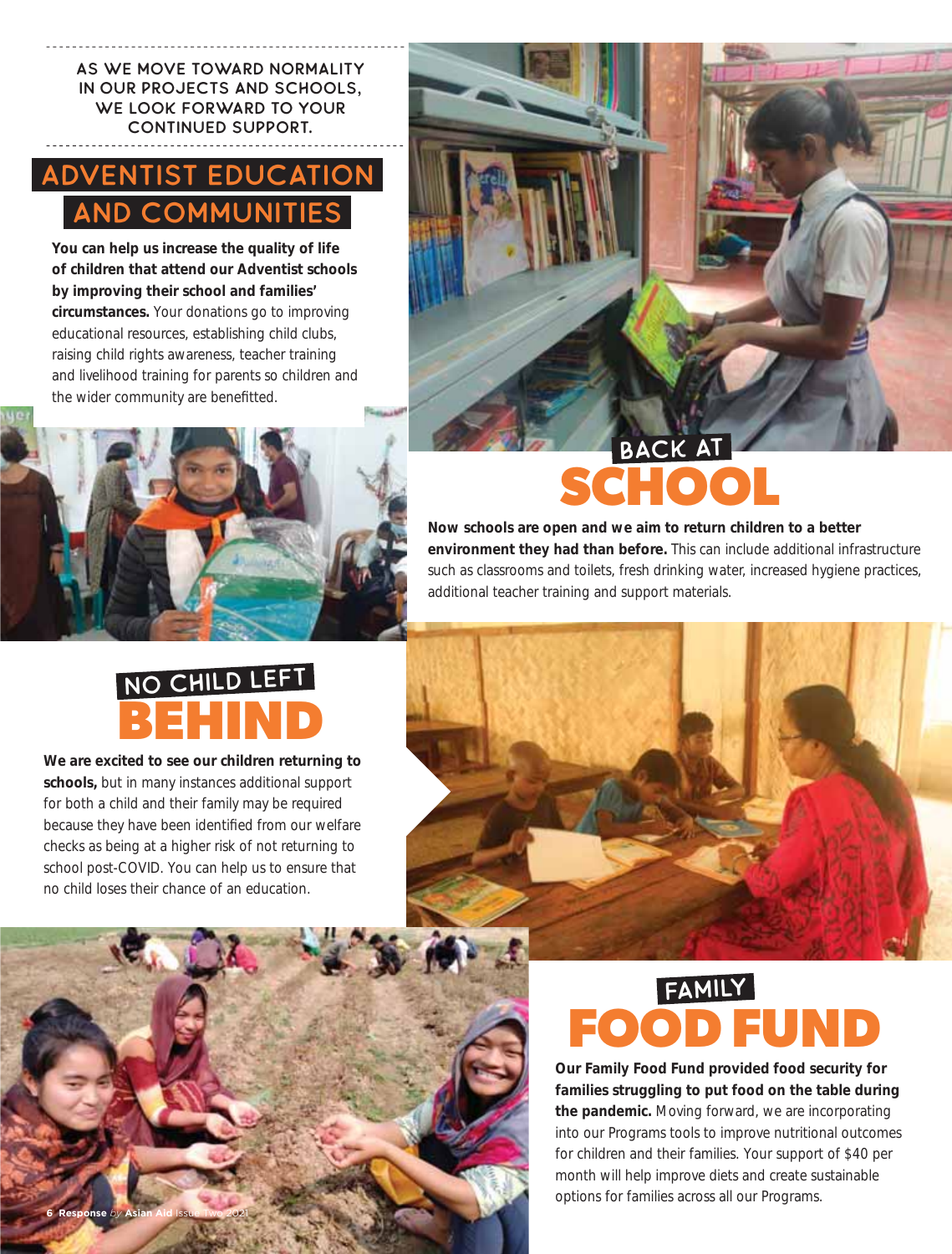

**Our Special Needs Schools help children who may otherwise miss the opportunity to be educated receive the help they deserve and hope for their futures.** You can help us provide life-changing programs for children to transition towards meaningful and independent living as adults with practical skills.



### Meet-The-Need

**In these uncertain times, unforeseen needs are constantly arising, including building renovations, new education**  programs to fight poverty, trafficking, **new school resources and health assistance.** When you donate to our Meet-The-Need fund, you allow us to quickly assist our children, families and communities when they need it most. We know circumstances change quickly so thank you for helping us meet the most pressing needs.

**I WOULD LIKE TO SUPPORT** (Please write project name below)

 $\_$  , and the set of the set of the set of the set of the set of the set of the set of the set of the set of the set of the set of the set of the set of the set of the set of the set of the set of the set of the set of th

| $\bigcirc$ A regular donation of | a month |
|----------------------------------|---------|
|----------------------------------|---------|

- $\bigcirc$  A one-off donation of  $\_\_$
- ❍ A one-off donation of \_\_\_\_\_\_\_\_\_ to #NoChildLeftBehind

#### **I WILL GIVE MY DONATION BY**

1. CHEQUE (Make payable to Asian Aid Organisation and post with this form)

2. FUNDS TRANSFER call us on (+61) 02 6586 4250 for banking details 3. CREDIT CARD

| Name on Card |  |
|--------------|--|
|              |  |

| Expiry                                                                                                                                       | Amount \$ |
|----------------------------------------------------------------------------------------------------------------------------------------------|-----------|
| Signature<br>If you do not wish to receive updates or promotional materials from Asian Aid please tick this box. This excludes our quarterly | Date      |

*newsletters. Promotional materials will be sent by email unless otherwise requested.* 

| <b>YOUR DETAILS</b>                           |
|-----------------------------------------------|
|                                               |
| $DOB$ ____/____/____                          |
|                                               |
|                                               |
| Email <b>Explorer Service Service Service</b> |
|                                               |
| $ID \_$<br>(if already a supporter)           |

**POST TO** PO BOX 333 Wauchope, NSW 2446, Australia All donations above \$2 are tax-deductible